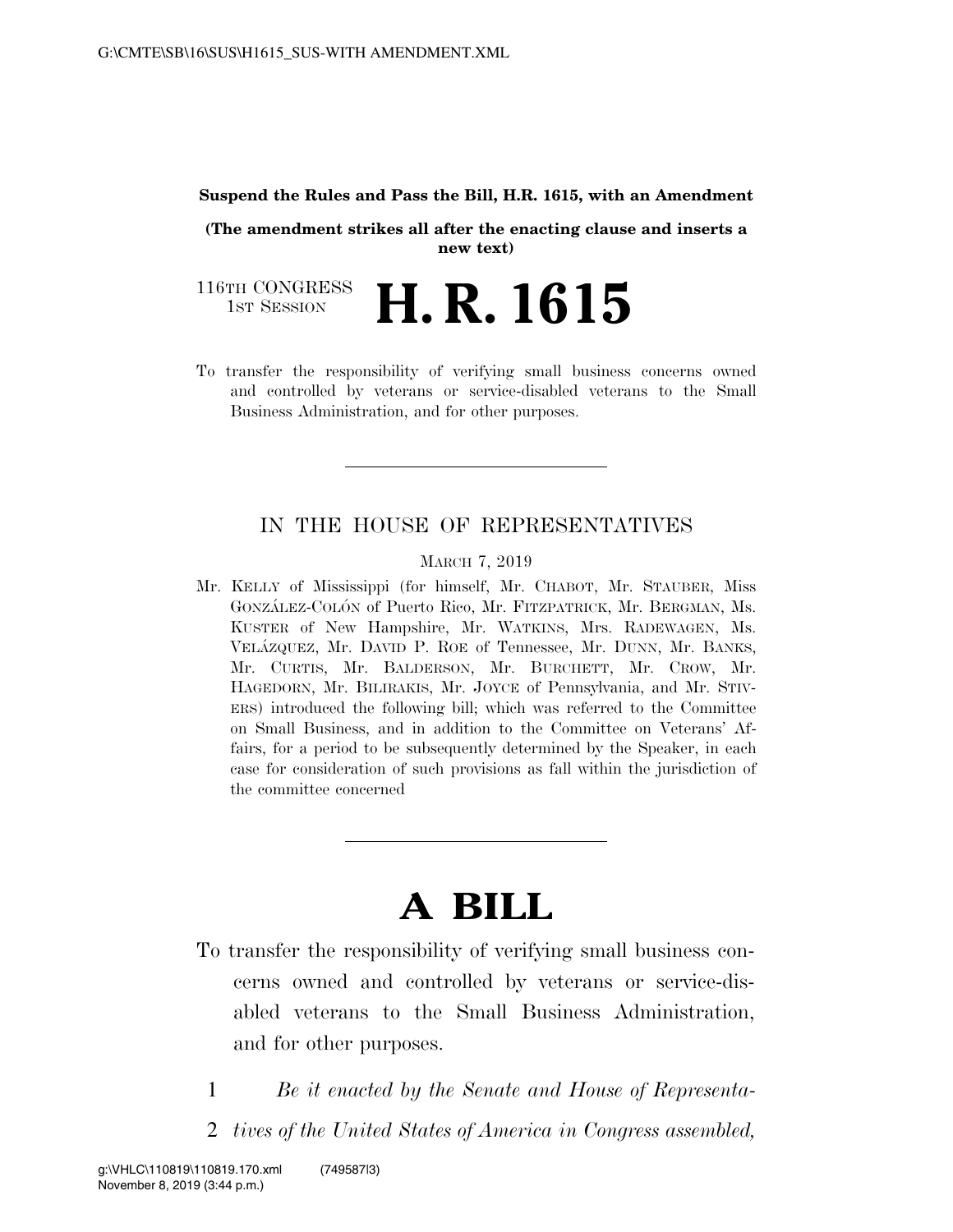# 1 **SECTION 1. SHORT TITLE; TABLE OF CONTENTS.**

- 2 (a) SHORT TITLE.—This Act may be cited as the
- 3 ''Verification Alignment and Service-disabled Business
- 4 Adjustment Act'' or the ''VA–SBA Act''.
- 5 (b) TABLE OF CONTENTS.—The table of contents for
- 6 this Act is as follows:
	- Sec. 1. Short title; table of contents.
	- Sec. 2. Transfer date.
	- Sec. 3. Amendment to and transfer of veteran-owned and service-disabled veteran-owned business database.
	- Sec. 4. Dollar threshold for sole source awards to small business concern owned and controlled by service-disabled veterans.
	- Sec. 5. Additional requirement for database.
	- Sec. 6. Procurement program for small business concerns owned and controlled by service-disabled veterans.
	- Sec. 7. Certification for small business concerns owned and controlled by veterans.
	- Sec. 8. Status of self-certified small business concerns owned and controlled by service-disabled veterans and veterans.
	- Sec. 9. Transfer of the Center for Verification and Evaluation of the Department of Veterans Affairs to the Small Business Administration.
	- Sec. 10. Report.
	- Sec. 11. Determination of Budgetary Effects.

#### 7 **SEC. 2. TRANSFER DATE.**

 For purposes of this Act, the term ''transfer date'' means the date that is 2 years after the date of enactment of this Act, except that such date may be extended an un- limited number of times by a period of not more than 6 months if the Administrator of the Small Business Admin- istration and the Secretary of Veterans Affairs jointly issue a notice to Congress and the Law Revision Counsel of the House of Representatives containing—

16 (1) a certification that such extension is nec-17 essary;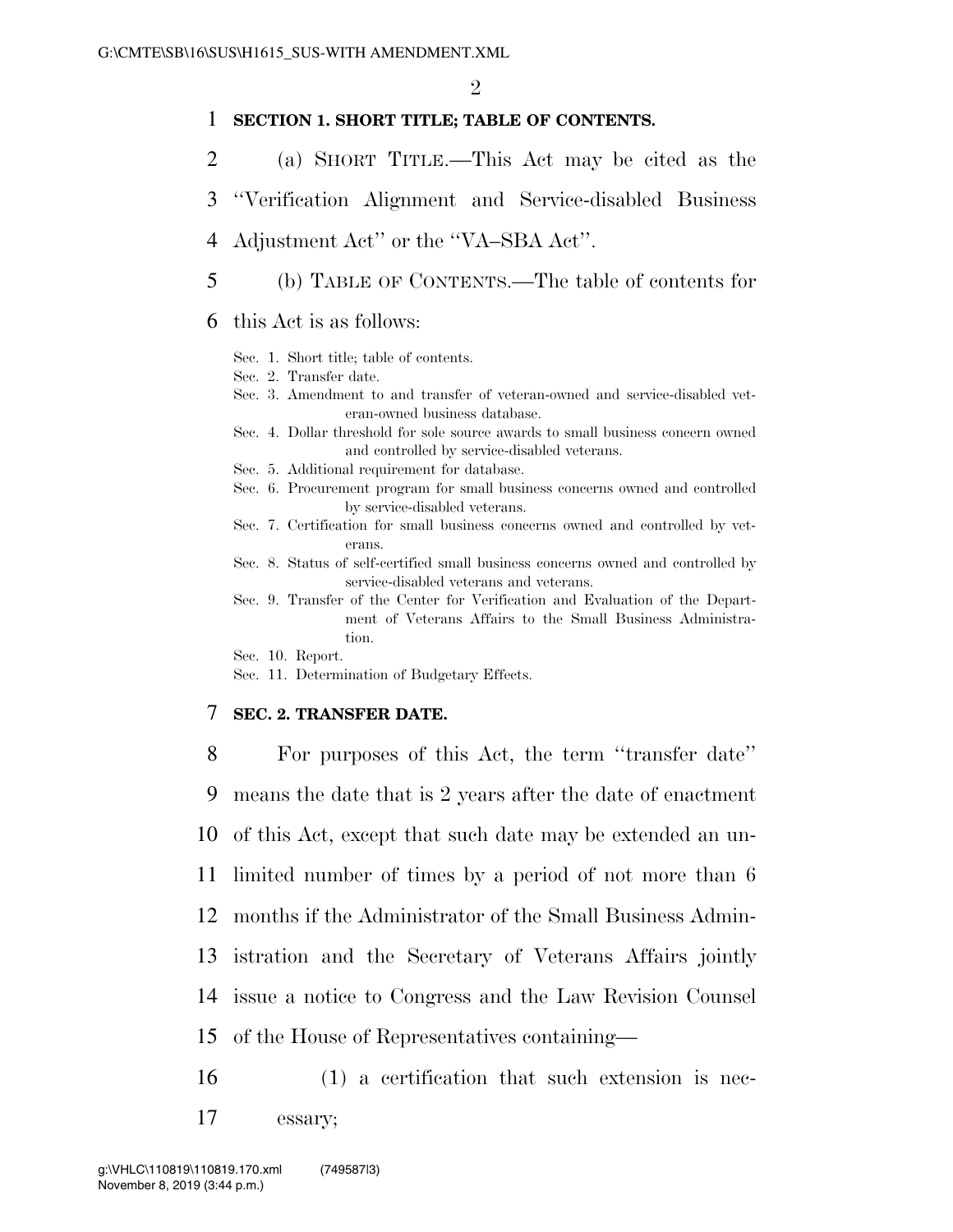| $\mathbf{1}$   | $(2)$ the rationale for and the length of such ex-    |
|----------------|-------------------------------------------------------|
| $\overline{2}$ | tension; and                                          |
| 3              | $(3)$ a plan to comply with the requirements of       |
| $\overline{4}$ | this Act within the time frame of the extension.      |
| 5              | SEC. 3. AMENDMENT TO AND TRANSFER OF VETERAN-         |
| 6              | OWNED AND SERVICE-DISABLED VETERAN-                   |
| 7              | OWNED BUSINESS DATABASE.                              |
| 8              | (a) AMENDMENT OF VETERAN-OWNED AND SERV-              |
| 9              | ICE-DISABLED VETERAN-OWNED BUSINESS<br>DATA-          |
| 10             | BASE.—Effective on the transfer date, section 8127 of |
| 11             | title 38, United States Code, is amended—             |
| 12             | $(1)$ in subsection $(e)$ —                           |
| 13             | $(A)$ by striking "the Secretary" and insert-         |
| 14             | ing "the Administrator"; and                          |
| 15             | $(B)$ by striking "subsection $(f)$ " and insert-     |
| 16             | ing "section 36 of the Small Business Act";           |
| 17             | $(2)$ in subsection $(f)$ —                           |
| 18             | (A) by striking "the Secretary" each place            |
| 19             | such term appears, other than under paragraph         |
| 20             | (7) and in the last place such term appears           |
| 21             | under paragraph $(2)(A)$ , and inserting "the Ad-     |
| 22             | ministrator";                                         |
| 23             | (B) in paragraph $(2)$ —                              |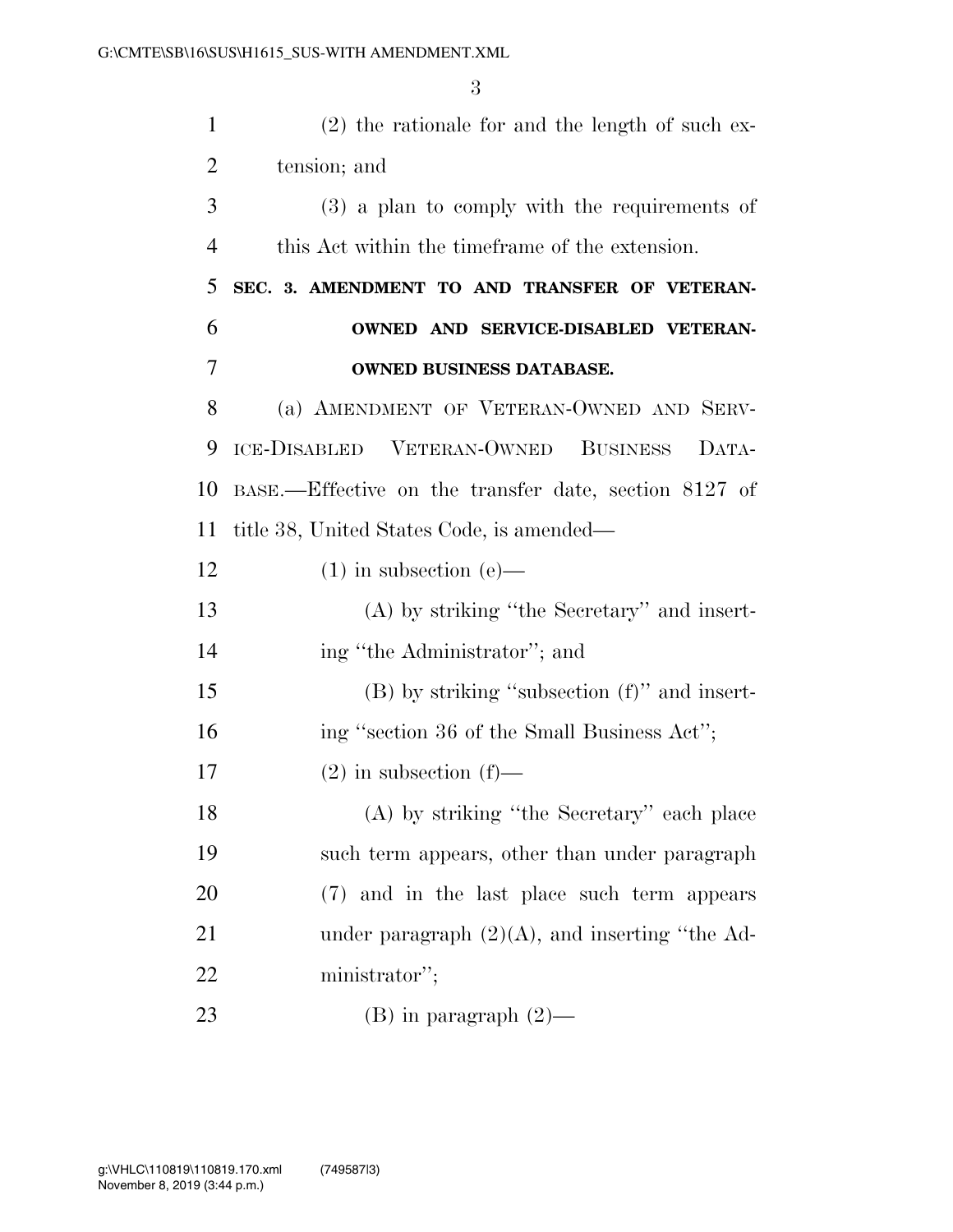| $\mathbf{1}$   | (i) in subparagraph $(A)$ , by striking               |
|----------------|-------------------------------------------------------|
| $\overline{2}$ | "to access" and inserting "to obtain from             |
| 3              | the Secretary of Veterans Affairs"; and               |
| $\overline{4}$ | (ii) by striking subparagraph (B) and                 |
| 5              | inserting the following:                              |
| 6              | "(B) For purposes of this subsection—                 |
| $\overline{7}$ | "(i) the Secretary of Veterans Affairs                |
| 8              | shall—                                                |
| 9              | "(I) verify an individual's status as a               |
| 10             | veteran or a service-disabled veteran; and            |
| 11             | $\lq$ (II) establish a system to permit the           |
| 12             | Administrator to access, but not alter,               |
| 13             | such verification; and                                |
| 14             | "(ii) the Administrator shall verify—                 |
| 15             | $\lq\lq$ the status of a business concern             |
| 16             | as a small business concern; and                      |
| 17             | $\lq\lq$ (II) the ownership and control of            |
| 18             | such business concern.                                |
| 19             | "(C) If the Administrator receives an applica-        |
| 20             | tion from an individual with respect to a business    |
| 21             | concern for inclusion in the database, but the indi-  |
| 22             | vidual's status as a veteran or service-disabled vet- |
| 23             | eran, the business concern's status as a small busi-  |
| 24             | ness concern, or the ownership and control of such    |
| 25             | business concern cannot be verified under subpara-    |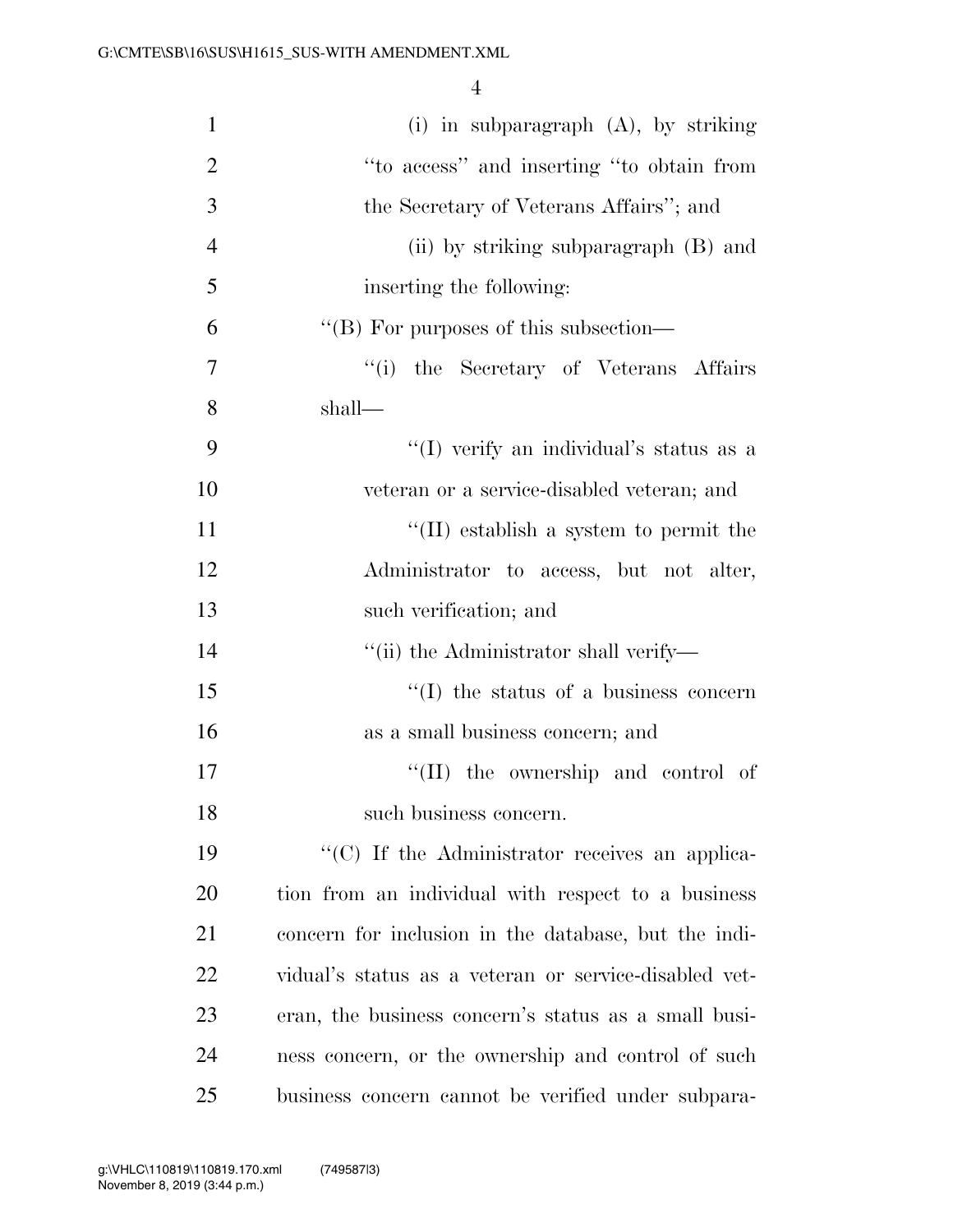| $\mathbf{1}$   | graph (B), the Administrator may not include the               |
|----------------|----------------------------------------------------------------|
| $\overline{2}$ | business concern in the database maintained by the             |
| 3              | Administrator.";                                               |
| $\overline{4}$ | $(C)$ by striking paragraphs $(4)$ and $(7)$ ;                 |
| 5              | (D) by redesignating paragraphs (5) and                        |
| 6              | $(6)$ as paragraphs $(4)$ and $(5)$ , respectively, and        |
| 7              | redesignating paragraph $(8)$ as paragraph $(6)$ ;             |
| 8              | and                                                            |
| 9              | $(E)$ in paragraph $(6)$ , as so redesignated—                 |
| 10             | $(i)$ in subparagraph $(B)(ii)$ —                              |
| 11             | $(I)$ by amending subclause $(I)$ to                           |
| 12             | read as follows:                                               |
| 13             | "(I) the Secretary of Veterans Affairs or                      |
| 14             | the Administrator; or"; and                                    |
| 15             | $(II)$ in subclause $(II)$ , by striking                       |
| 16             | "the contracting officer of the Depart-                        |
| 17             | ment" and inserting "the applicable"                           |
| 18             | contracting officer"; and                                      |
| 19             | (ii) by striking subparagraph $(C)$ ;                          |
| 20             | $(3)$ by redesignating subsection $(k)$ (relating to           |
| 21             | definitions) as subsection $(l)$ ;                             |
| 22             | $(4)$ by inserting after subsection (j) (relating to           |
| 23             | annual reports) the following:                                 |
| 24             | ANNUAL TRANSFER<br>$\lq\lq (k)$<br><b>CERTIFICATION</b><br>FOR |
| 25             | COSTS.—For each fiscal year, the Secretary of Veterans         |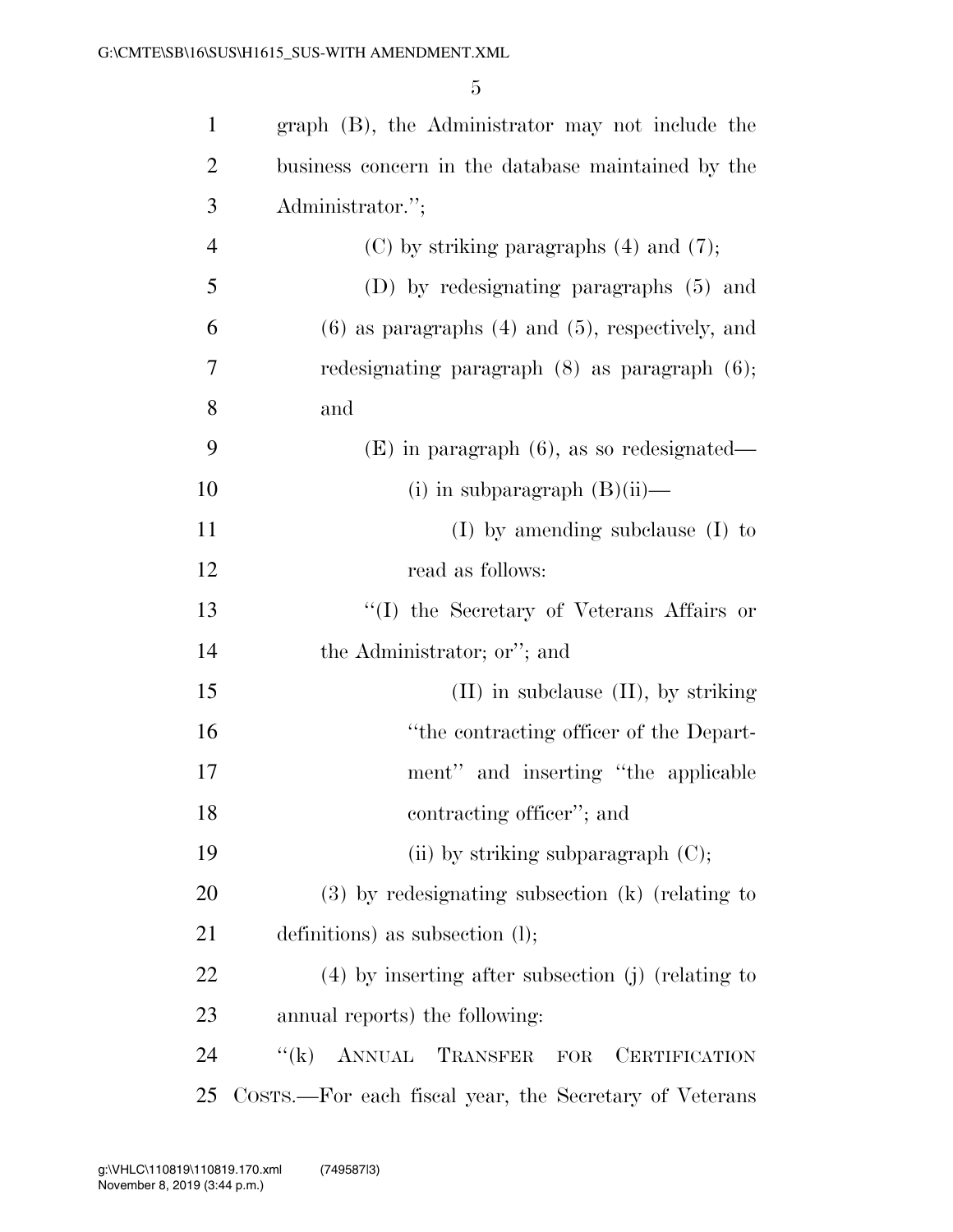Affairs shall reimburse the Administrator in an amount necessary to cover any cost incurred by the Administrator for certifying small business concerns owned and con- trolled by veterans that do not qualify as small business concerns owned and controlled by service-disabled veterans for the Secretary for purposes of this section and section 8128. The Administrator is authorized to accept such re- imbursement. The amount of any such reimbursement shall be determined jointly by the Secretary and the Ad- ministrator and shall be provided from fees collected by the Secretary under multiple-award schedule contracts. Any disagreement about the amount shall be resolved by the Director of the Office of Management and Budget.''; and

 (5) in subsection (k) (relating to definitions), as so redesignated, by adding at the end the following: 17 ''(4) The term 'Administrator' means the Ad- ministrator of the Small Business Administration.''. (b) TRANSFER OF REQUIREMENTS RELATING TO DATABASE TO THE SMALL BUSINESS ACT.—Effective on the transfer date, subsection (f) of section 8127 of title 38, United States Code (as amended by subsection (a)), is transferred to section 36 of the Small Business Act (15 U.S.C. 657f), inserted so as to appear after subsection (e).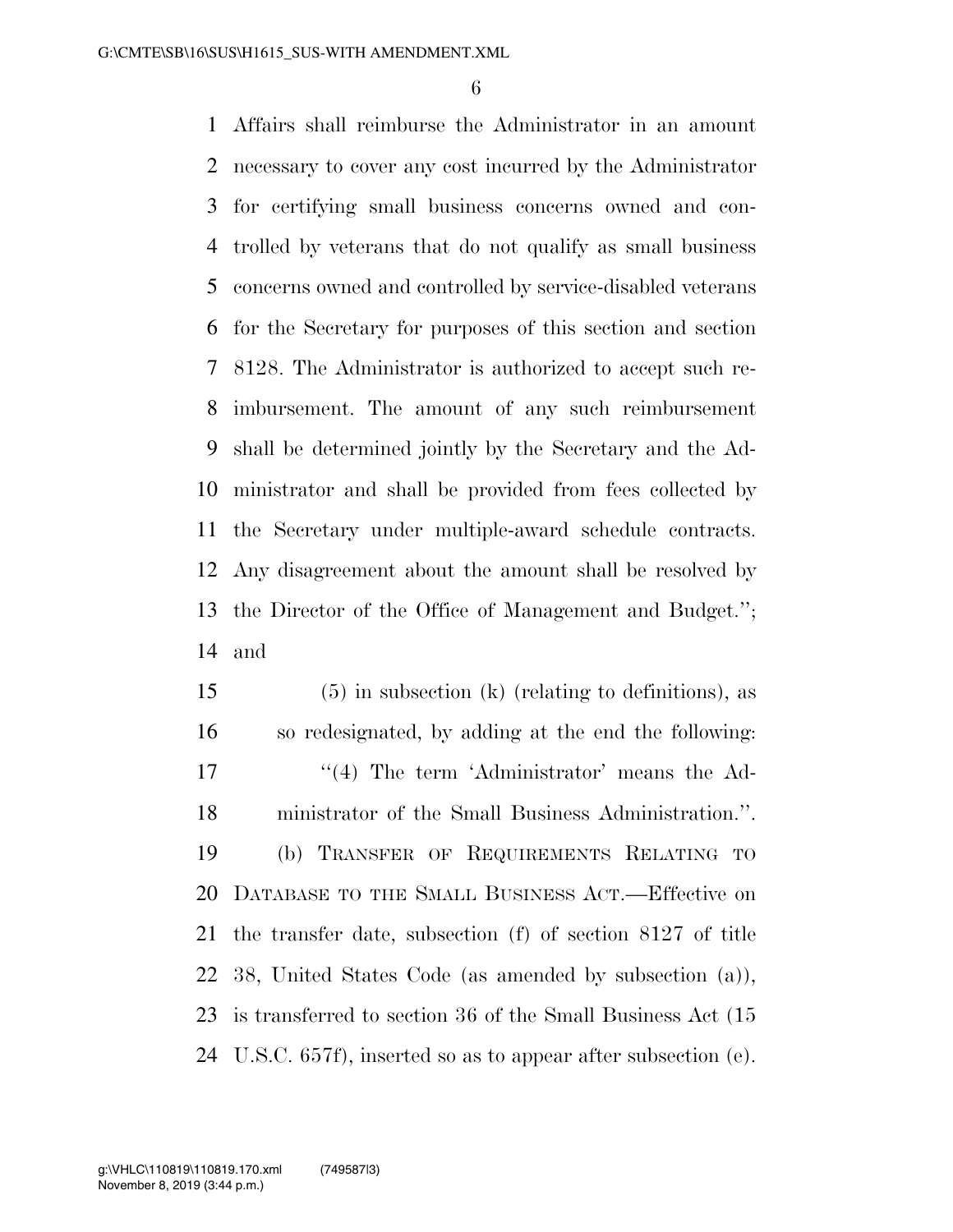(c) CONFORMING AMENDMENTS.—The following amendments shall take effect on the transfer date:

| 3         | (1)<br>SMALL BUSINESS<br>ACT.—Section                        |
|-----------|--------------------------------------------------------------|
| 4         | $3(q)(2)(C)(i)(III)$ of the Small Business Act (15           |
| 5         | U.S.C. $632(q)(2)(C)(i)(III)$ is amended by striking         |
| 6         | "section $8127(f)$ of title 38, United States Code"          |
| 7         | and inserting "section 36".                                  |
| 8         | $(2)$ TITLE 38.—Section 8128 of title 38, United             |
| 9         | States Code, is amended by striking "section"                |
| 10        | $8127(f)$ of this title" and inserting "section 36 of        |
| 11        | the Small Business Act".                                     |
| 12        | SEC. 4. DOLLAR THRESHOLD FOR SOLE SOURCE AWARDS              |
| 13        | TO SMALL BUSINESS CONCERN OWNED AND                          |
|           |                                                              |
| 14        | CONTROLLED BY SERVICE-DISABLED VET-                          |
| 15        | <b>ERANS.</b>                                                |
| 16        | (a) SMALL BUSINESS ACT.—Effective on the transfer            |
| 17        | date, section $36(c)$ of the Small Business Act, as redesig- |
| 18        | nated by section $6(a)(2)$ , is amended—                     |
| 19        | (1) by striking the first dollar figure and insert-          |
| 20        | ing " $$7,000,000$ "; and                                    |
| 21        | (2) by striking the second dollar figure and in-             |
| <u>22</u> | serting " $$5,000,000$ ".                                    |
| 23        | (b) TITLE 38.—Effective on the transfer date, para-          |
| 24        | graph $(2)$ of section $8127(c)$ of title 38, United States  |

November 8, 2019 (3:44 p.m.) g:\VHLC\110819\110819.170.xml (749587|3)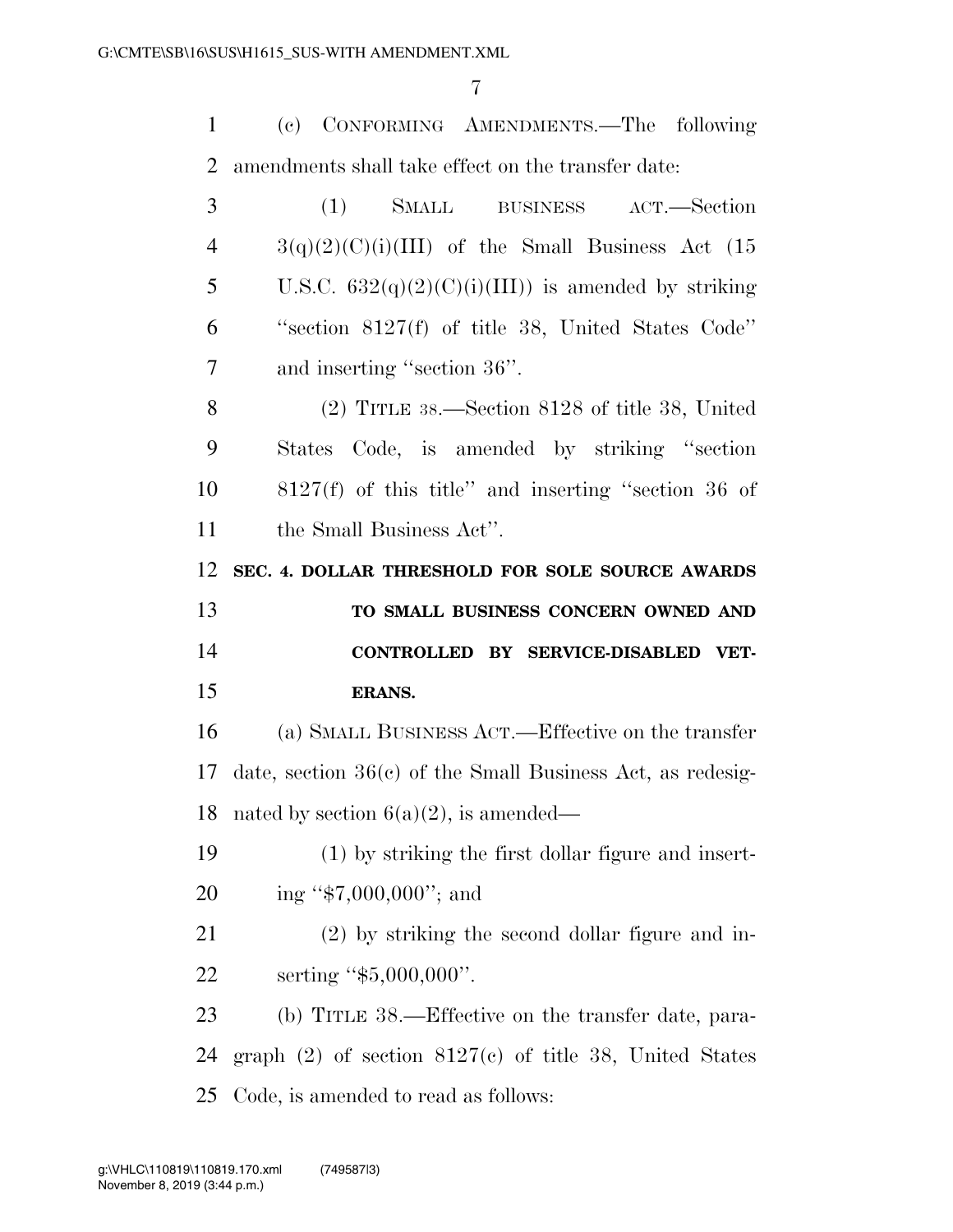1 ''(2) the anticipated award price of the contract will not exceed the amount described under section 36(c) of the Small Business Act; and''.

#### **SEC. 5. ADDITIONAL REQUIREMENT FOR DATABASE.**

 (a) ADMINISTRATION ACCESS TO DATABASE BEFORE THE TRANSFER DATE.—During the period between the date of the enactment of this Act and the transfer date, the Secretary of Veterans Affairs shall provide the Admin- istrator of the Small Business Administration with access to the contents of the database described under section 8127(f) of title 38, United States Code.

 (b) RULE OF CONSTRUCTION.—Nothing in this Act or the amendments made by this Act may be construed as prohibiting the Administrator of the Small Business Administration from combining the contents of the data- base described under section 8127(f) of title 38, United States Code, with other databases maintained by the Ad-ministration.

 (c) RECOGNITION OF THE ISSUANCE OF JOINT REG- ULATIONS.—The date specified under section 1832(e) of the National Defense Authorization Act for Fiscal Year 2017 (15 U.S.C. 632 note) shall be deemed to be October 1, 2018.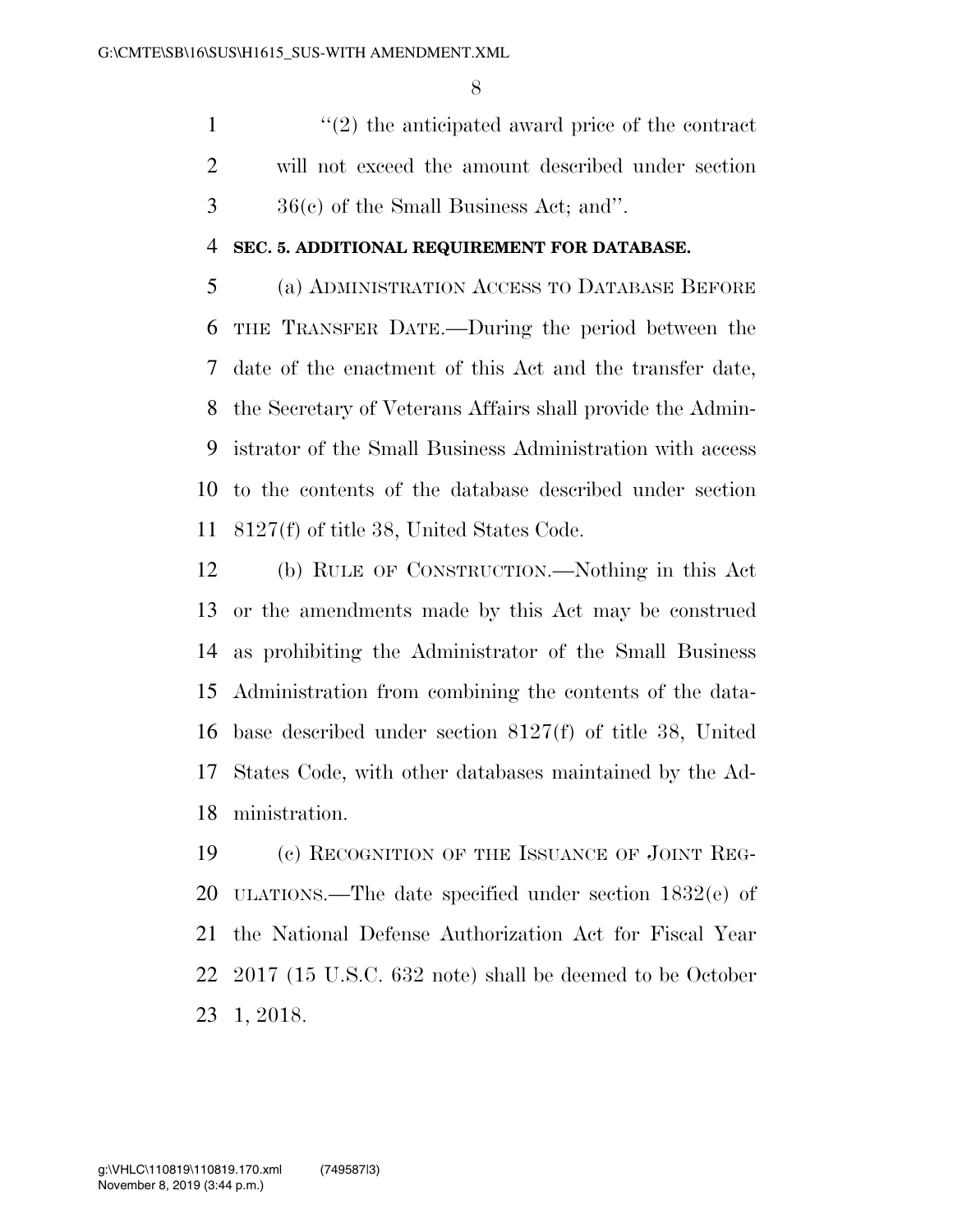| $\mathbf{1}$   | SEC. 6. PROCUREMENT PROGRAM FOR SMALL BUSINESS                |
|----------------|---------------------------------------------------------------|
| $\overline{2}$ | CONCERNS OWNED AND CONTROLLED BY                              |
| 3              | SERVICE-DISABLED VETERANS.                                    |
| 4              | (a) PROCUREMENT PROGRAM FOR SMALL BUSINESS                    |
| 5              | CONCERNS OWNED AND CONTROLLED BY SERVICE-DIS-                 |
| 6              | ABLED VETERANS.—Section 36 of the Small Business Act          |
| 7              | $(15 \text{ U.S.C. } 657f)$ is amended—                       |
| 8              | $(1)$ by striking subsections $(d)$ and $(e)$ ;               |
| 9              | $(2)$ by redesignating subsections $(a)$ , $(b)$ , and        |
| 10             | (c) as subsections (c), (d), and (e) respectively;            |
| 11             | $(3)$ by inserting before subsection $(e)$ , as so re-        |
| 12             | designated, the following:                                    |
| 13             | "(a) CONTRACTING OFFICER DEFINED.—For pur-                    |
| 14             | poses of this section, the term 'contracting officer' has the |
| 15             | meaning given such term in section 2101 of title 41,          |
| 16             | United States Code.                                           |
| 17             | $\lq (b)$<br>CERTIFICATION OF SMALL BUSINESS<br>CON-          |
| 18             | CERNS OWNED AND CONTROLLED BY SERVICE-DISABLED                |
| 19             | VETERANS.—With respect to a procurement program or            |
| 20             | preference established under this Act or any other Federal    |
| 21             | law applicable to small business concerns owned and con-      |
| 22             | trolled by service-disabled veterans, the Administrator       |
|                | $23$ shall—                                                   |

24 ''(1) certify the status of the concern as a 'small business concern owned and controlled by service-disabled veterans'; and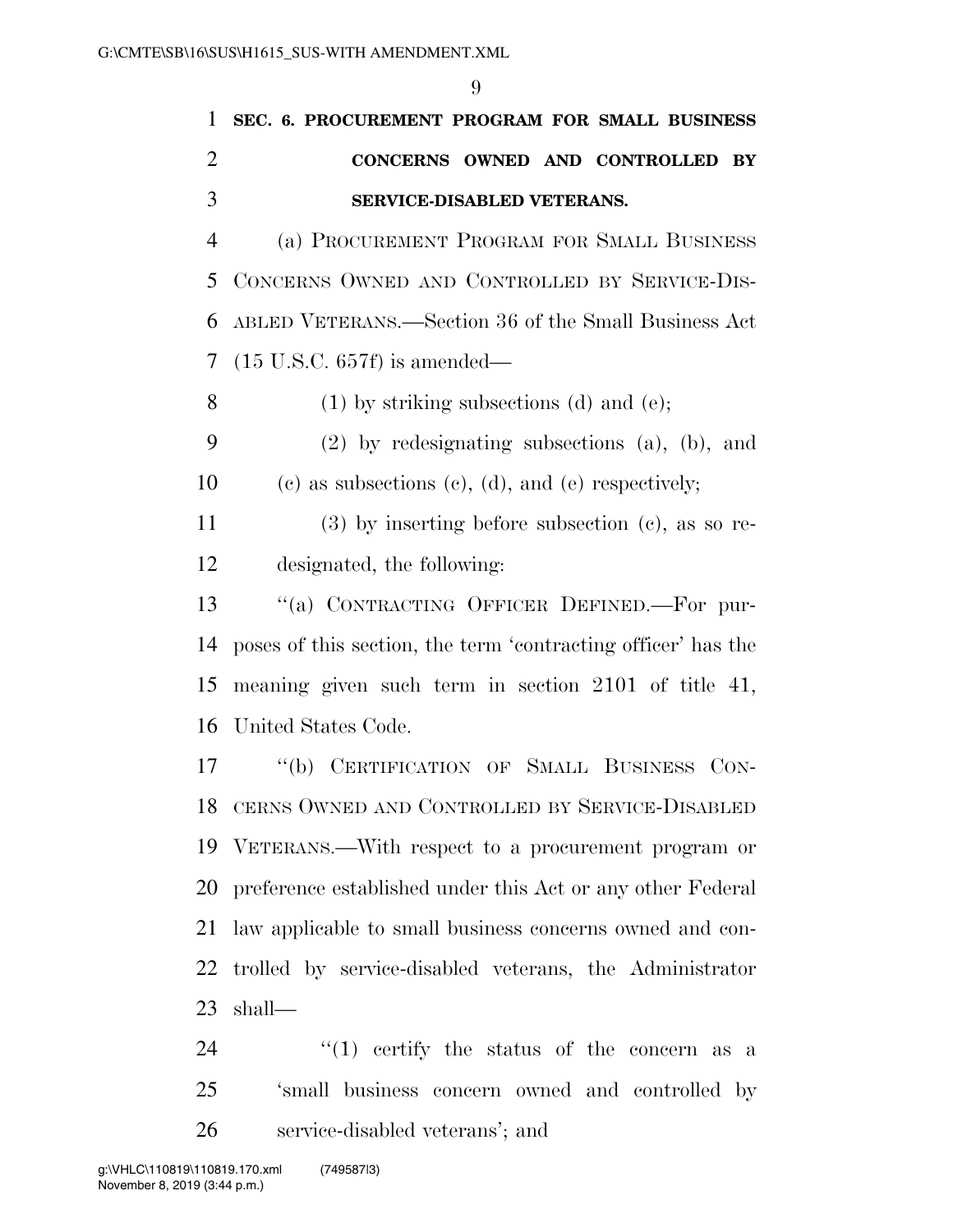$\mathcal{L}(2)$  require the periodic recertification of such status.'';

 (4) in subsection (d), as so redesignated, by striking ''and that the award can be made at a fair market price'' and inserting '', that the award can be made at a fair market price, and if each concern is certified by the Administrator as a small business concern owned and controlled by service-disabled veterans''; and

(5) by adding at the end the following:

 ''(g) CERTIFICATION REQUIREMENT.—Notwith- standing subsection (c), a contracting officer may only award a sole source contract to a small business concern owned and controlled by service-disabled veterans or a contract on the basis of competition restricted to small business concerns owned and controlled by service-disabled veterans if such a concern is certified by the Administrator as a small business concern owned and controlled by serv-ice-disabled veterans.

- 20 <sup>"</sup>(h) ENFORCEMENT; PENALTIES.—
- 21 "(1) VERIFICATION OF ELIGIBILITY.—In car-22 rying out this section, the Administrator shall estab-23 lish procedures relating to—

24  $\langle (A)$  the filing, investigation, and disposi-tion by the Administration of any challenge to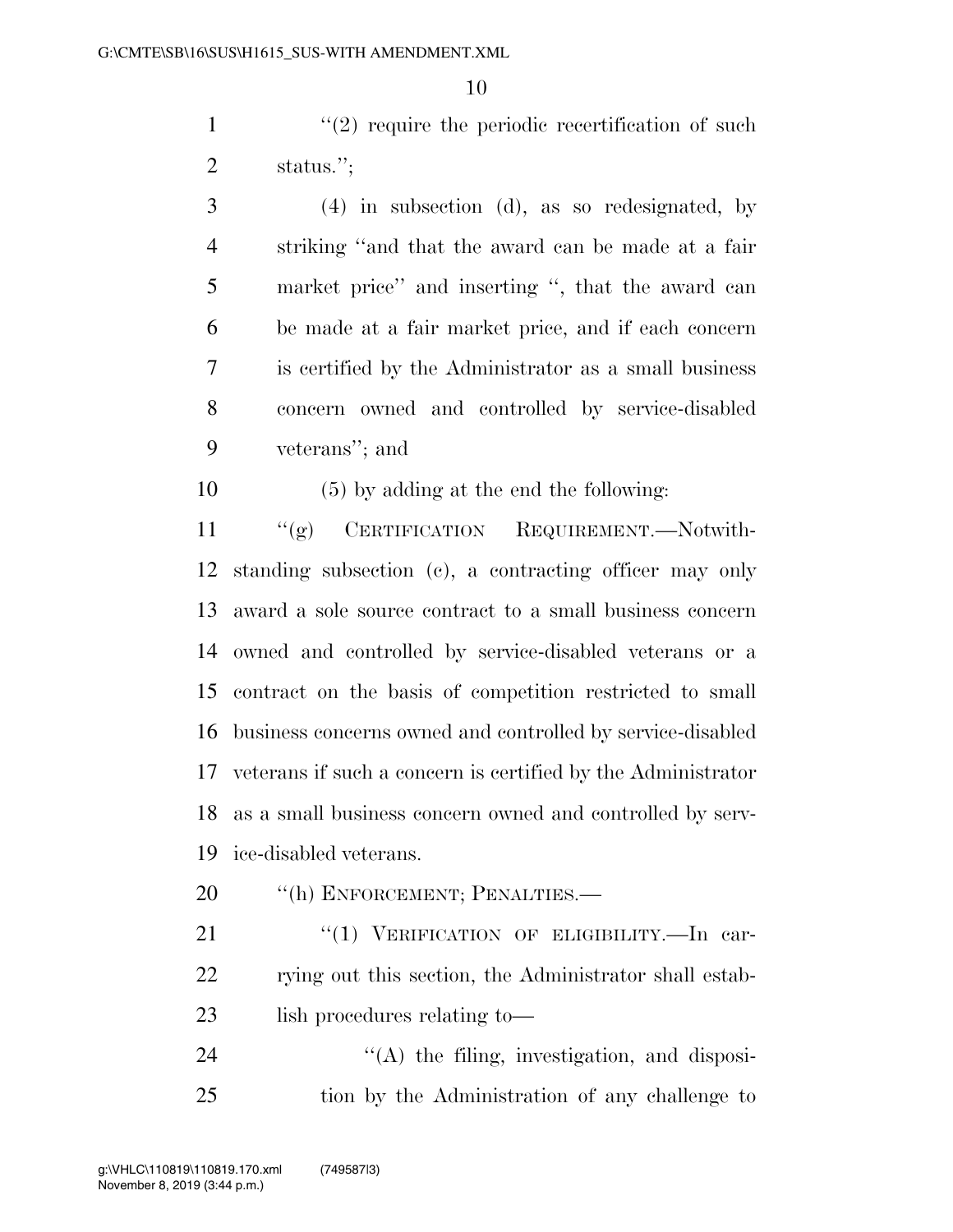| $\mathbf{1}$   | the eligibility of a small business concern to re- |
|----------------|----------------------------------------------------|
| $\overline{2}$ | ceive assistance under this section (including a   |
| 3              | challenge, filed by an interested party, relating  |
| $\overline{4}$ | to the veracity of a certification made or infor-  |
| 5              | mation provided to the Administration by a         |
| 6              | small business concern under subsection (b));      |
| 7              | and                                                |
| 8              | $\lq\lq (B)$ verification by the Administrator of  |
| 9              | the accuracy of any certification made or infor-   |
| 10             | mation provided to the Administration by a         |
| 11             | small business concern under subsection (b).       |
| 12             | $``(2)$ EXAMINATIONS.—                             |
| 13             | "(A) EXAMINATION OF APPLICANTS.—The                |
| 14             | procedures established under paragraph (1)         |
| 15             | shall provide for a program of examinations by     |
| 16             | the Administrator of any small business concern    |
| 17             | making a certification or providing information    |
| 18             | to the Administrator under subsection (b), to      |
| 19             | determine the veracity of any statements or in-    |
| 20             | formation provided as part of such certification   |
| 21             | or otherwise provided under subsection (b).        |
| 22             | "(B) EXAMINATION OF CERTIFIED CON-                 |
| 23             | CERNS.—The procedures established<br>under         |
| 24             | paragraph (1) shall provide for the examination    |
| 25             | of risk-based samples of small business con-       |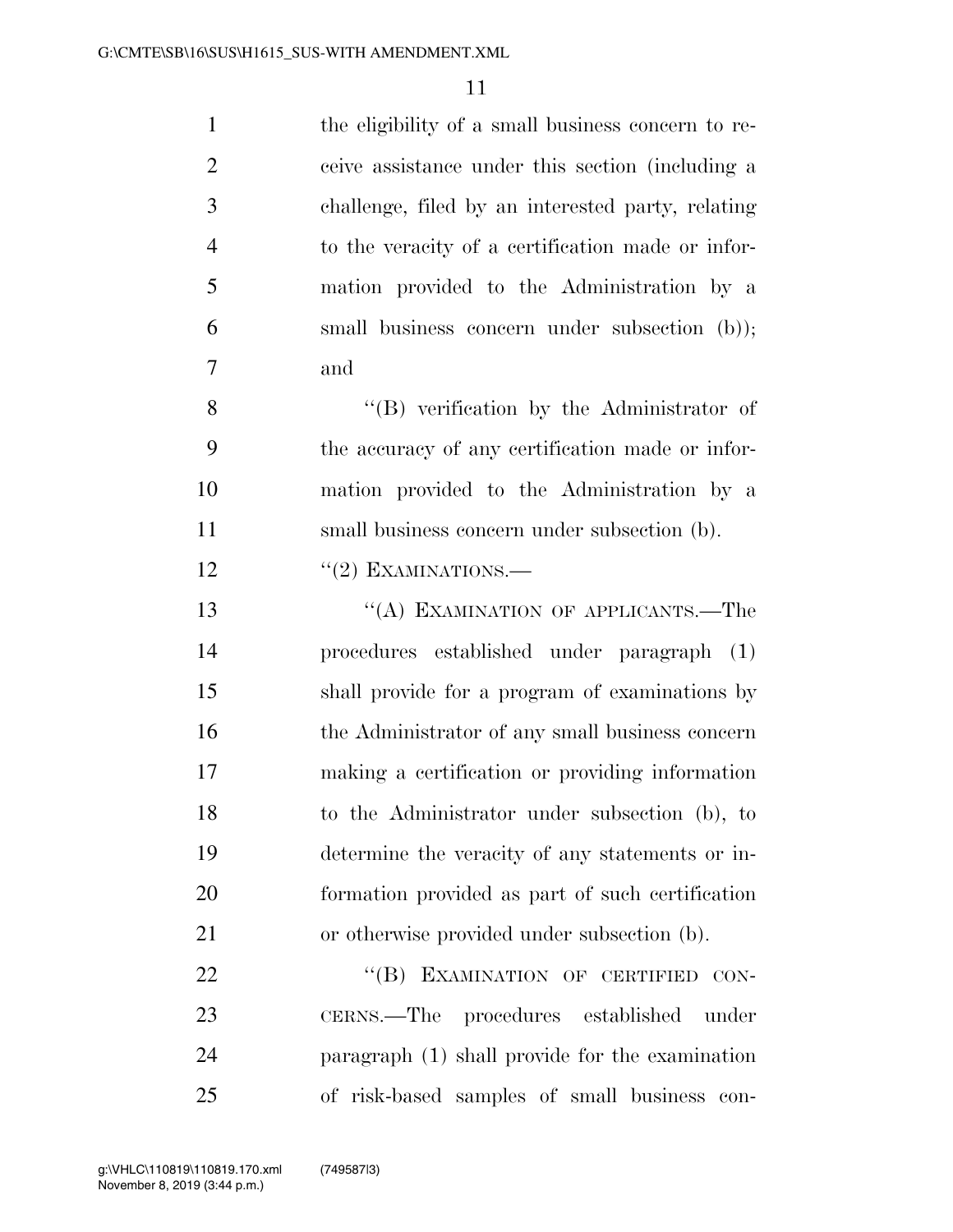| $\mathbf{1}$   | cerns certified under subsection (b), or of any          |
|----------------|----------------------------------------------------------|
| $\overline{2}$ | small business concern that the Administrator            |
| 3              | believes poses a particular risk or with respect         |
| $\overline{4}$ | to which the Administrator receives specific and         |
| 5              | credible information alleging that the small             |
| 6              | business concern no longer meets eligibility re-         |
| $\overline{7}$ | quirements to be certified as a small business           |
| 8              | concern owned and controlled by service-dis-             |
| 9              | abled veterans.                                          |
| 10             | $\cdot\cdot$ (3) PENALTIES.—In addition to the penalties |
| 11             | described in section $16(d)$ , any small business con-   |
| 12             | cern that is determined by the Administrator to have     |
| 13             | misrepresented the status of that concern as a small     |
| 14             | business concern owned and controlled by service-        |
| 15             | disabled veterans for purposes of subsection (b),        |
| 16             | shall be subject to—                                     |
| 17             | $\lq\lq$ section 1001 of title 18, United                |
| 18             | States Code;                                             |
| 19             | "(B) sections $3729$ through $3733$ of title             |
| 20             | 31, United States Code; and                              |
|                |                                                          |

21 "'(C) section 8127(g) of title 38, United States Code.

23 "(i) PROVISION OF DATA.—Upon the request of the Administrator, the head of any Federal department or agency shall promptly provide to the Administrator such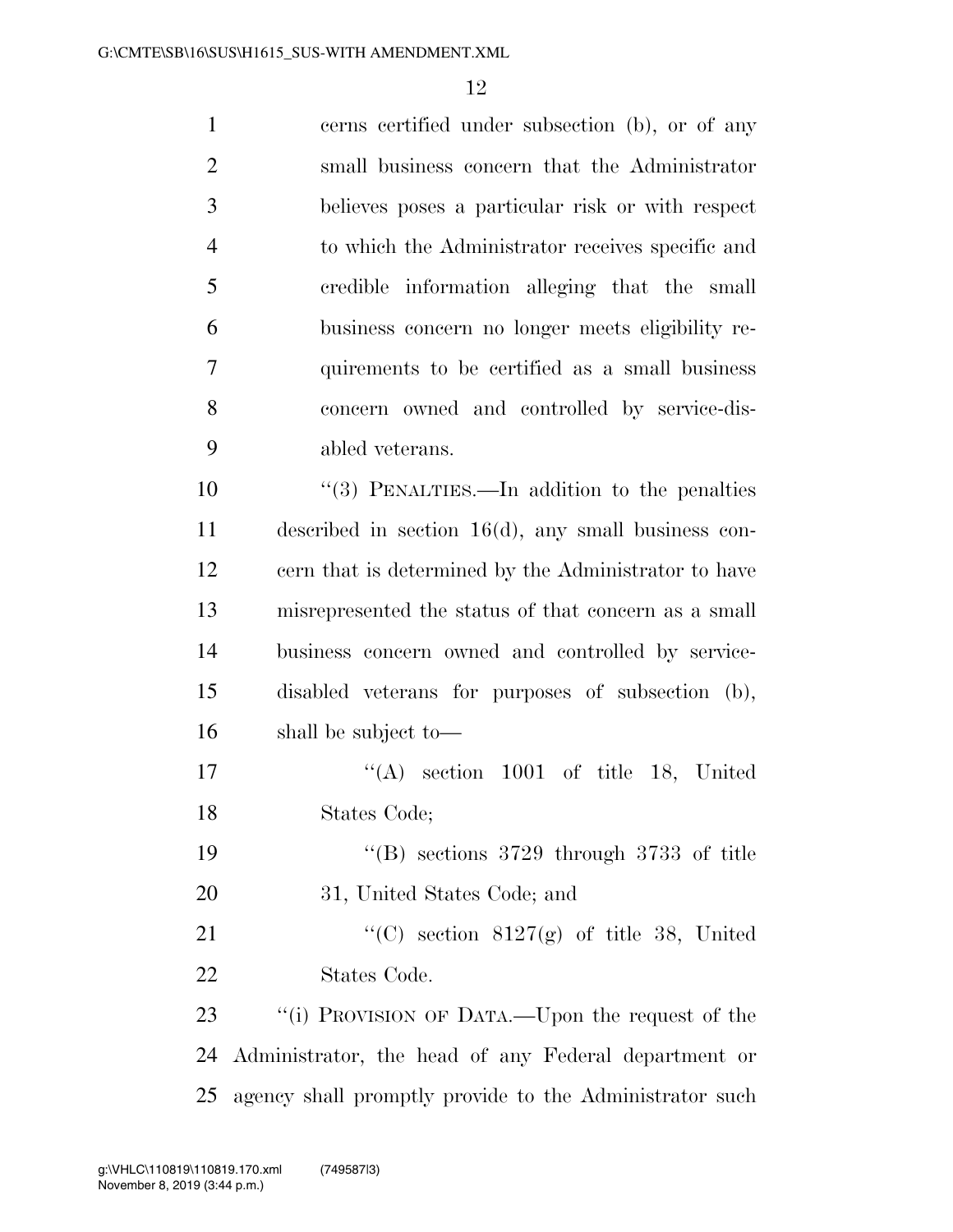information as the Administrator determines to be nec- essary to carry out subsection (b) or to be able to certify the status of the concern as a small business concern owned and controlled by veterans under section 36A.''.

 (b) PENALTIES FOR MISREPRESENTATION.—Section 16 of the Small Business Act (15 U.S.C. 645) is amend-ed—

8 (1) in subsection  $(d)(1)$ —

| - 9 | (A) by striking ", $a$ " and inserting ", $a$      |
|-----|----------------------------------------------------|
| 10  | 'small business concern owned and controlled by    |
| 11  | service-disabled veterans', a 'small business con- |
| 12  | cern owned and controlled by veterans', a''; and   |
| 13  | $(B)$ in paragraph $(A)$ , by striking "9, 15,     |
| 14  | or $31$ " and inserting "8, 9, 15, 31, 36, or      |
| 15  | $36A$ "; and                                       |

16 (2) in subsection (e), by striking ",, a" and in- serting '', a 'small business concern owned and con- trolled by service-disabled veterans', a 'small busi- ness concern owned and controlled by veterans', a''. **SEC. 7. CERTIFICATION FOR SMALL BUSINESS CONCERNS** 

#### **OWNED AND CONTROLLED BY VETERANS.**

 The Small Business Act (15 U.S.C. 631 et seq.) is amended by inserting after section 36 the following new section: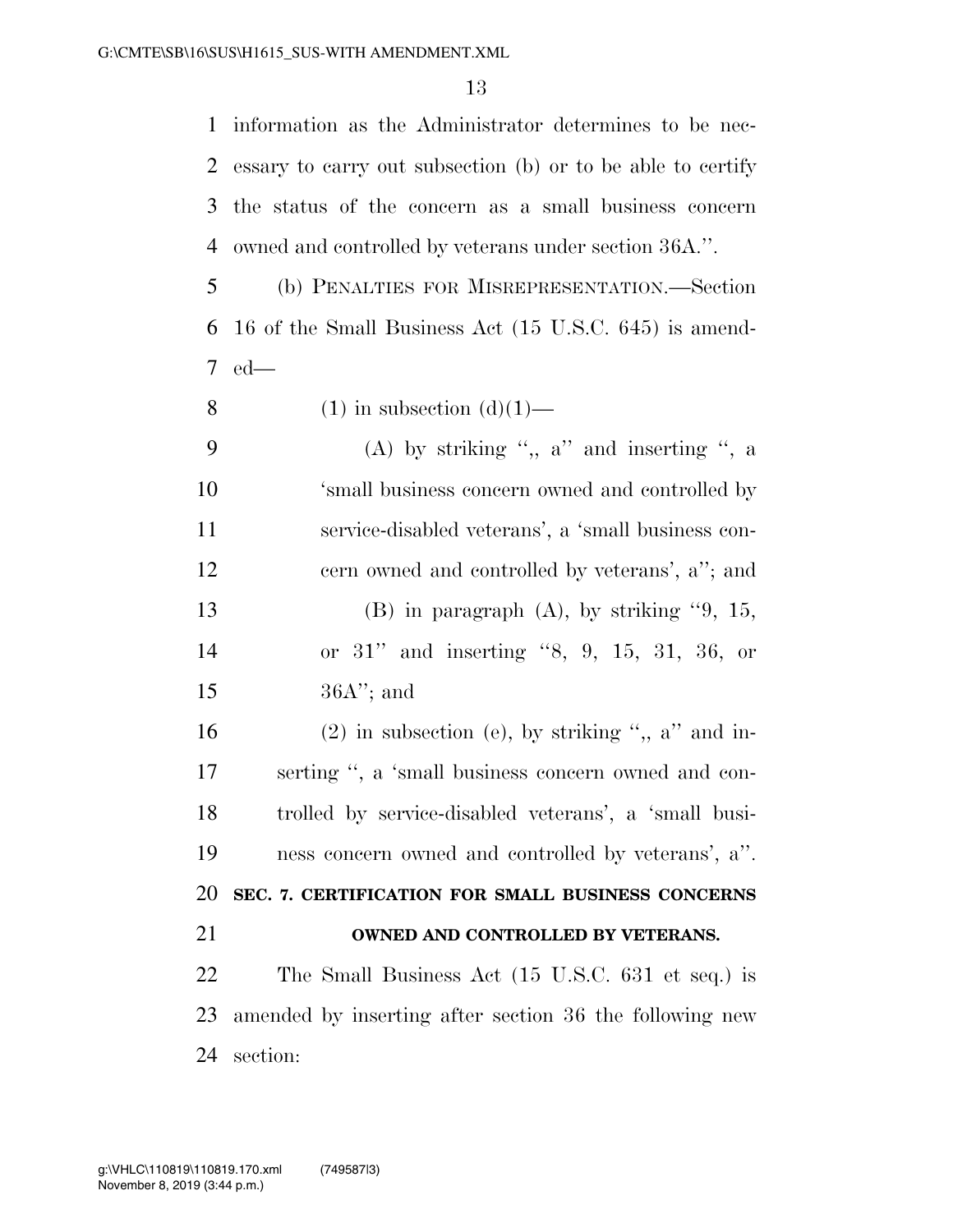|                | 14                                                      |
|----------------|---------------------------------------------------------|
| 1              | "SEC. 36A. CERTIFICATION OF SMALL BUSINESS CONCERNS     |
| $\overline{2}$ | OWNED AND CONTROLLED BY VETERANS.                       |
| 3              | "(a) IN GENERAL.—With respect to the program es-        |
| $\overline{4}$ | tablished under section 8127 of title 38, United States |
| 5              | Code, the Administrator shall—                          |
| 6              | " $(1)$ certify the status of the concern as a          |
| 7              | 'small business concern owned and controlled by vet-    |
| 8              | erans'; and                                             |
| 9              | $\lq(2)$ require the periodic recertification of such   |
| 10             | status.                                                 |
| 11             | "(b) ENFORCEMENT; PENALTIES.—                           |
| 12             | "(1) VERIFICATION OF ELIGIBILITY.-In car-               |
| 13             | rying out this section, the Administrator shall estab-  |
| 14             | lish procedures relating to-                            |
| 15             | $\lq\lq$ the filing, investigation, and disposi-        |
| 16             | tion by the Administration of any challenge to          |
| 17             | the eligibility of a small business concern to re-      |
| 18             | ceive assistance under this section (including a        |
| 19             | challenge, filed by an interested party, relating       |
| 20             | to the veracity of a certification made or infor-       |
| 21             | mation provided to the Administration by a              |
| 22             | small business concern under subsection (a));           |
| 23             | and                                                     |
| 24             | $\lq\lq (B)$ verification by the Administrator of       |

the accuracy of any certification made or infor-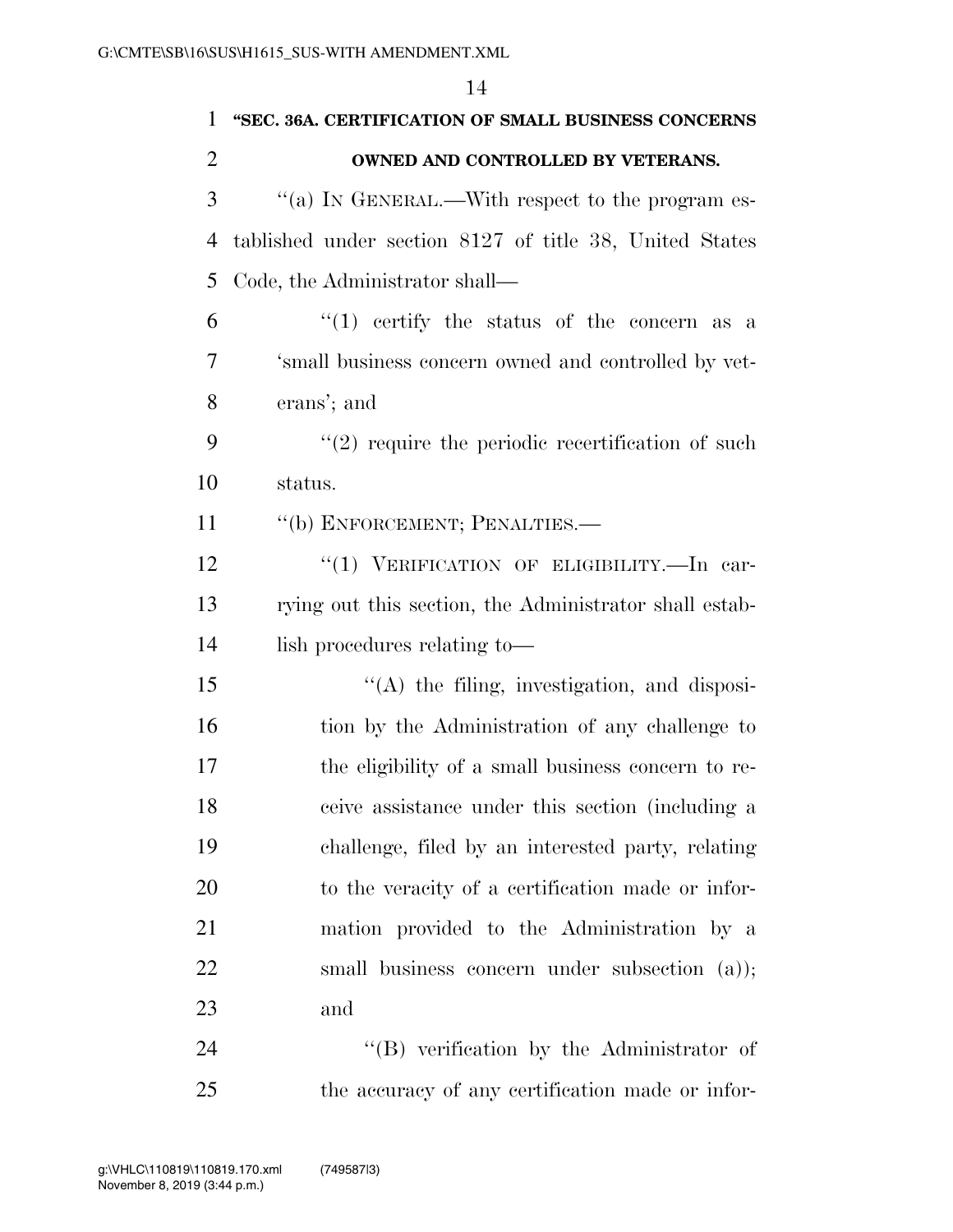mation provided to the Administration by a small business concern under subsection (a).

3 "(2) EXAMINATION OF APPLICANTS.—The pro- cedures established under paragraph (1) shall pro- vide for a program of examinations by the Adminis- trator of any small business concern making a cer- tification or providing information to the Adminis- trator under subsection (a), to determine the verac- ity of any statements or information provided as part of such certification or otherwise provided under subsection (a).

12 ''(3) PENALTIES.—In addition to the penalties described in section 16(d), any small business con- cern that is determined by the Administrator to have misrepresented the status of that concern as a small business concern owned and controlled by veterans for purposes of subsection (a), shall be subject to— 18 "(A) section 1001 of title 18, United States Code; 20 "'(B) sections 3729 through 3733 of title 31, United States Code; and  $\frac{1}{2}$  (C) section 8127(g) of title 38, United States Code.''.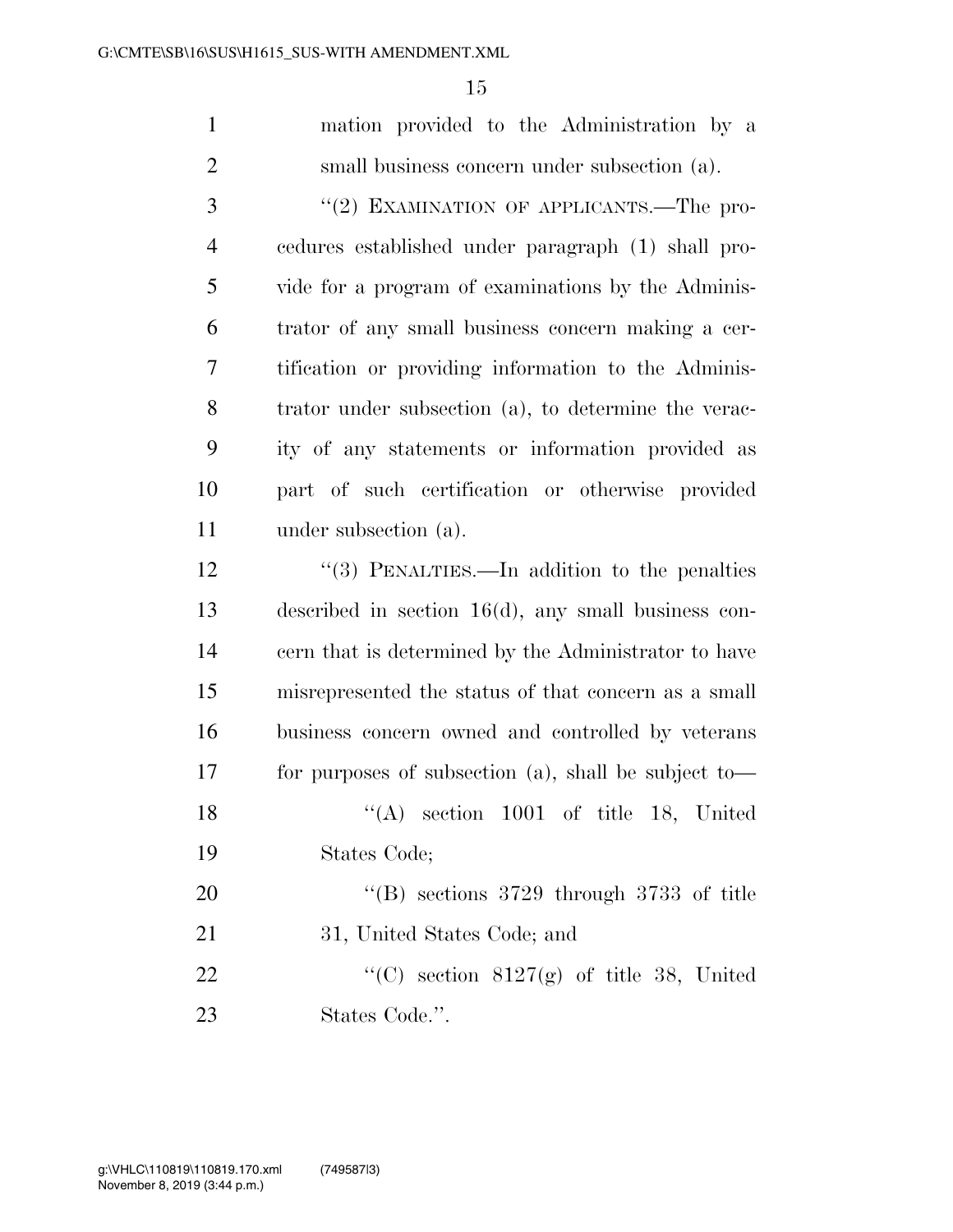# **SEC. 8. STATUS OF SELF-CERTIFIED SMALL BUSINESS CON- CERNS OWNED AND CONTROLLED BY SERV-ICE-DISABLED VETERANS AND VETERANS.**

 (a) IN GENERAL.—Notwithstanding any other provi- sion of law, any small business concern that self-certified as a small business concern owned and controlled by vet- erans or a small business concern owned and controlled by service-disabled veterans shall—

 (1) if the concern files a certification applica- tion with the Administrator of the Small Business Administration before the end of the 1-year period beginning on the transfer date, maintain such self- certification until the Administrator makes a deter-mination with respect to such certification; and

 (2) if the concern does not file such a certifi- cation application before the end of the 1-year pe- riod beginning on the transfer date, lose, at the end of such 1-year period, any self-certification of the concern as a small business concern owned and con-trolled by service-disabled veterans.

 (b) NON-APPLICABILITY TO DEPARTMENT OF VET- ERANS AFFAIRS.—Subsection (a) shall not apply to par- ticipation in contracts (including subcontracts) with the Department of Veterans Affairs.

 (c) NOTICE.—The Administrator shall notify any small business concern that self-certified as a small busi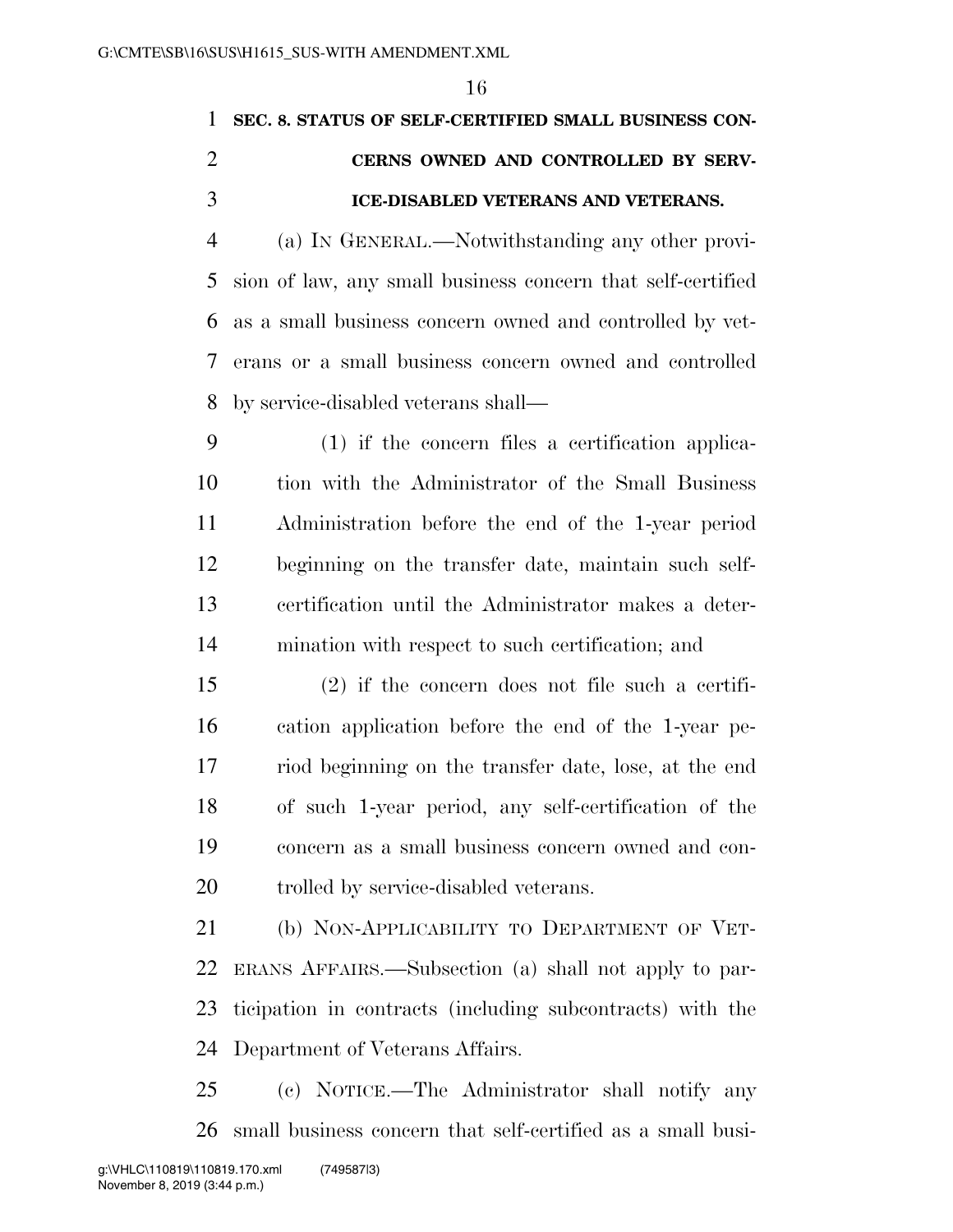ness concern owned and controlled by veterans or a small business concern owned and controlled by service-disabled veterans about the requirements of the Verification Align- ment and Service-disabled Business Adjustment Act, in- cluding the transfer date and any extension of such trans- fer date made pursuant to section 2, and make such notice publicly available, on—

 (1) the date of the enactment of this Act; and (2) the date on which an extension described under section 2 is approved.

 **SEC. 9. TRANSFER OF THE CENTER FOR VERIFICATION AND EVALUATION OF THE DEPARTMENT OF VETERANS AFFAIRS TO THE SMALL BUSI-NESS ADMINISTRATION.** 

 (a) ABOLISHMENT.—The Center for Verification and Evaluation of the Department of Veterans Affairs defined under section 74.1 of title 38, Code of Federal Regula-tions, is abolished effective on the transfer date.

 (b) TRANSFER OF FUNCTIONS.—All functions that, immediately before the effective date of this section, were functions of the Center for Verification and Evaluation shall—

 (1) on the date of enactment of this Act, be functions of both the Center for Verification and Evaluation and the Small Business Administration,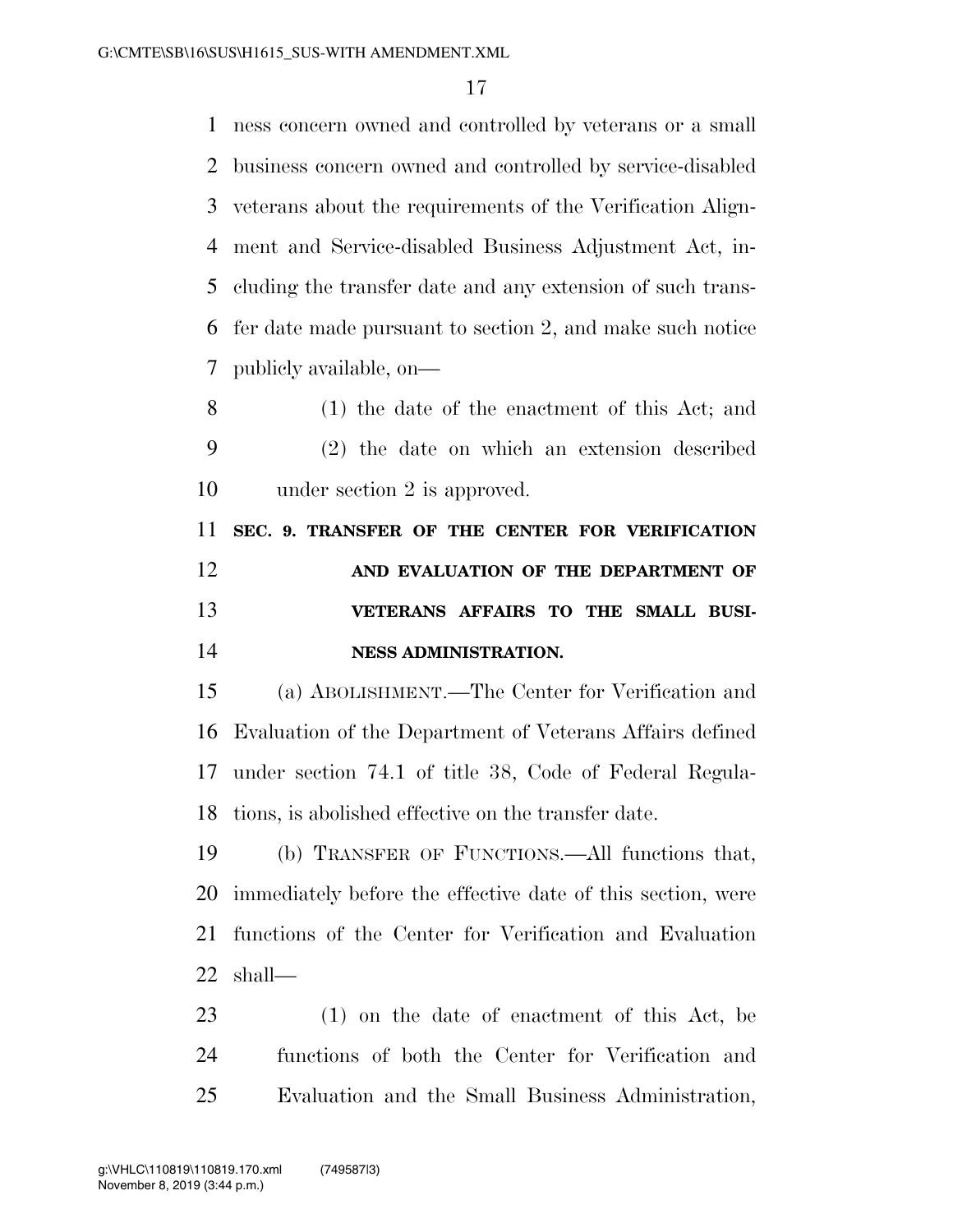except that the Small Business Administration shall not have any authority to carry out any verification functions of the Center for Verification and Evalua-tion; and

 (2) on the transfer date, be functions of the Small Business Administration.

 (c) TRANSFER OF ASSETS.—So much of the per- sonnel, property, and records employed, used, held, avail- able, or to be made available in connection with a function transferred under this section shall be available to the Small Business Administration at such time or times as the President directs for use in connection with the func-tions transferred.

 (d) REFERENCES.—Any reference in any other Fed- eral law, Executive order, rule, regulation, or delegation of authority, or any document of or pertaining to a func- tion of the Center for Verification and Evaluation that is transferred under this section is deemed, after the transfer date, to refer to the Small Business Administration.

# **SEC. 10. REPORT.**

 Not later than the end of the 1-year period beginning on the date of the enactment of this Act, and every 6 months thereafter until the transfer date, the Adminis- trator of the Small Business Administration and Secretary of Veterans Affairs shall jointly issue a report to the Com-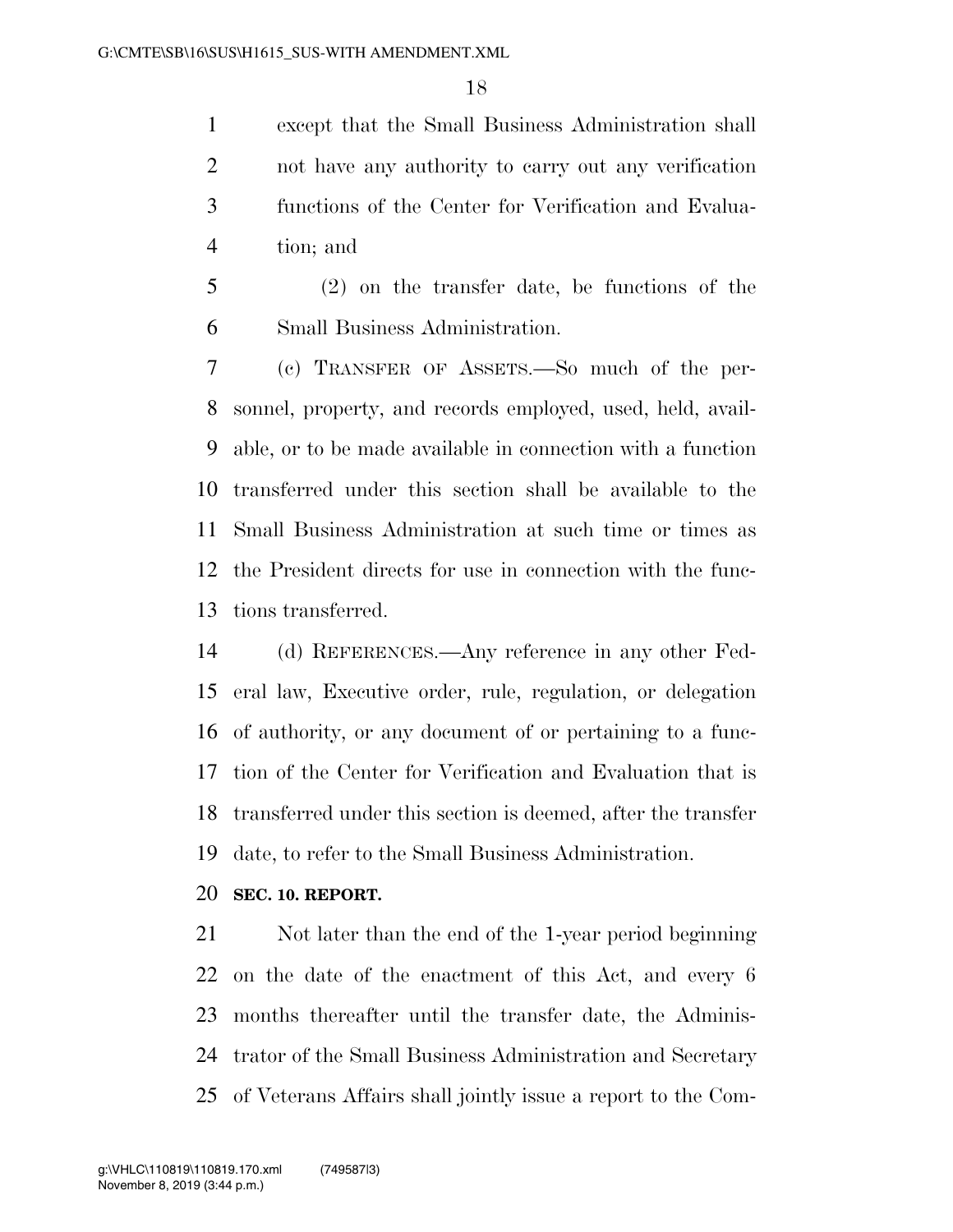mittees on Appropriations, Small Business, and Veterans' Affairs of the House of Representatives and the Commit- tees on Appropriations, Small Business and Entrepreneur- ship, and Veterans' Affairs of the Senate on the planning for the transfer of functions and property required under this Act and the amendments made by this Act on the transfer date. Such report shall include—

 (1) whether and how the verification database and operations of the Center for Verification and Evaluation of the Department of Veterans Affairs will be incorporated into the existing certification database of the Small Business Administration;

 (2) projections for the numbers and timing, in terms of fiscal year, of—

 (A) already verified concerns that will come up for recertification; and

 (B) self-certified concerns that are ex-pected to apply for certification;

 (3) an explanation of how outreach to veteran service organizations, the service-disabled veteran- owned and veteran-owned small business community, and other stakeholders will be conducted; and

 (4) other pertinent information determined by the Administrator and the Secretary.